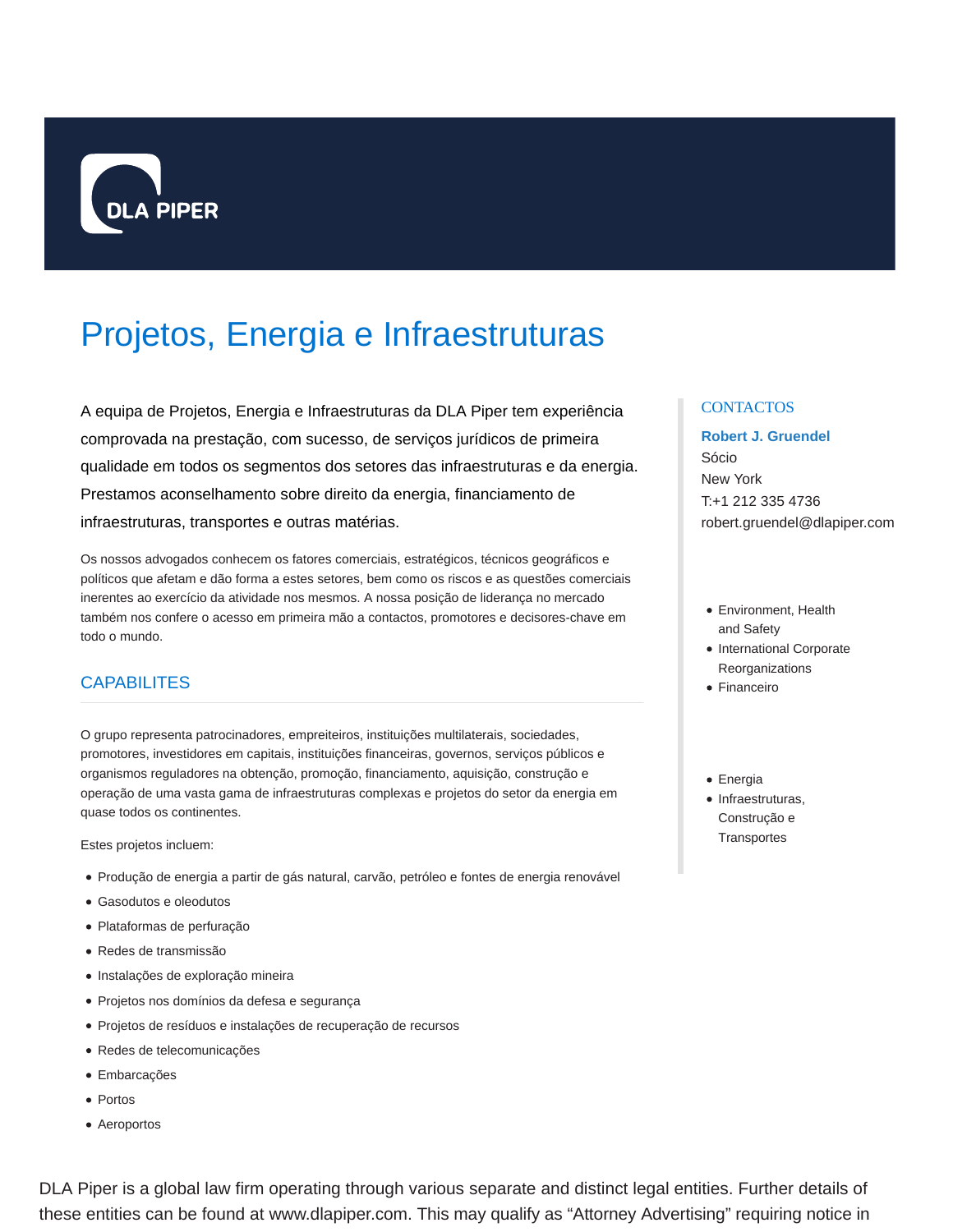- Autoestradas com ou sem portagem e pontes
- Sistemas de transporte, incluindo aeroportos, metropolitanos, elétricos e autocarros
- Sistemas de abastecimento de água e esgotos
- Instalações de alojamento e cuidados de saúde
- Instalações desportivas, turísticas e de entretenimento

#### INSIGHTS

## Publicações

**Mexican Energy Regulatory Commission imposes sanction of more than US\$450 million; Mexico's Supreme Court issues precedent disfavorable to permit holders**

28 June 2022

Details of the decision and implications on private investments in the Mexican electricity market.

**UK Contracts for Difference and the Capacity Market: review and evaluation**

#### 17 May 2022

Rather tucked away in Part 2 (Electricity Market Reform) of the UK's Energy Act 2013 (2013 Act), in section 66 to be precise, there is a requirement for the Secretary of State to carry out a post-implementation review of the provisions of various chapters within that Part, including those dealing with Contracts for Difference (CfDs) and the Capacity Market (CM).

**New wave of US sanctions on Russia targets services, broadcasting, banking, and US exports**

## 16 May 2022 GLOBAL SANCTIONS ALERT

The US government continues to announce new measures.

**Mexican Congress rejects electricity constitutional reform and approves bill to regulate lithium**

20 April 2022

An outline of the House of Representatives' decision regarding the Electricity Reform and Mining Reform, as well as its possible implications.

**Latest sanctions block Russia's largest banks, cyber actors and more; Biden's executive order prohibits investments in Russia by US persons**

## 8 April 2022 GLOBAL SANCTIONS ALERT

Two of Russia's largest banks, Sberbank and Alfa-Bank, which had previously been subject to narrower restrictions, have now been blocked.

**Mexican Supreme Court dismisses Unconstitutionality Action against Electricity Industry Law reform**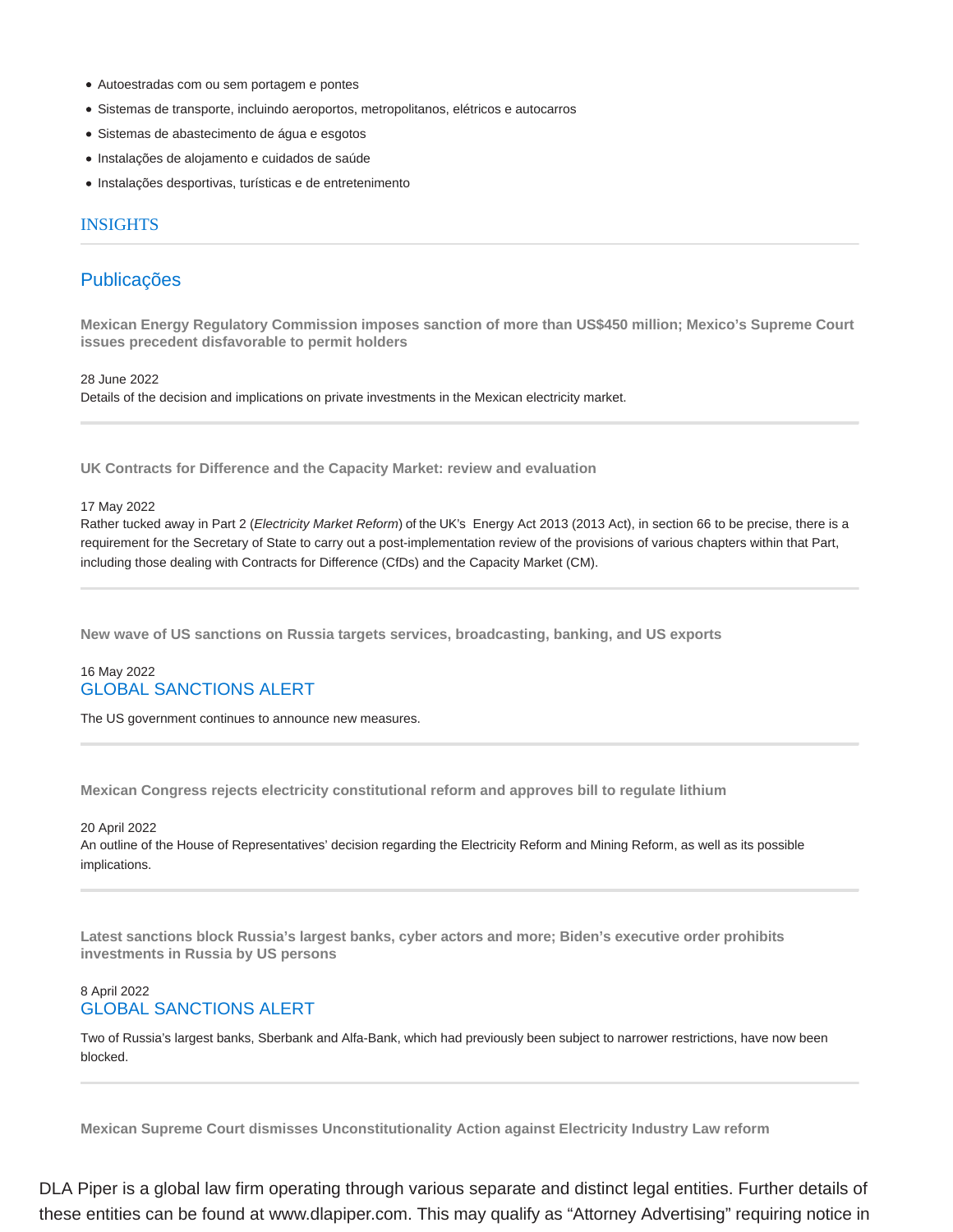**Driving change: The decarbonisation of European transport**

#### 1 April 2022

Our new study, in association with Acuris Studios, surveyed 100 senior executives of organisations based in Europe that have invested in European decarbonisation projects and/or technologies related to aviation, rail or shipping in the past 24 months.

**Economic drivers in Latin America: Key industry sectors and the rise of SESG**

#### 1 April 2022

Overshadowed by the pandemic, Latin America's GDP growth results closed 2020 at nearly – 8%, while global GDP growth results closed at – 5%. The growth forecast for 2021 is at 4.1%, relying on the vaccination efforts across Latin America countries to combat COVID-19, as well as the many relief packages launched by the world's biggest economies to help emerging economies.

**Green Hydrogen in Chile: A Contribution to the Global Energy Transition**

#### 1 April 2022

Nowadays we see governments around the world adopting decarbonization policies to transition their economies away from high-emission electricity generation and polluting manufacturing/production of goods and services.

**Projects Global Insight Issue 5, 2022**

## 1 April 2022 PROJECTS GLOBAL INSIGHT

Welcome to the new issue of the Project Global Insights 2022. In some areas of the globe we are now seeing a gradual loosening of restrictions triggered by the COVID-19 pandemic, and stakeholders and governments across the world continue to focus on transport, infrastructure and clean energy investments to boost economic activities.

**The Biden Plan: The most awaited infrastructure plan for the US**

#### 1 April 2022

The need for an adequate infrastructure program for the US is well known. This program has taken several presidencies to see the light of day, but it finally took the form of a concrete and ambitious plan presented by the Biden Administration in March 2021 known as the American Jobs Plan.

**'Boomerang' decommissioning liabilities for the oil & gas industry in Australia**

1 April 2022

Since ExxonMobil drilled Australia's first offshore well in 1965, Australia's oil & gas industry has developed, grown and matured, supporting Australia's energy security and generating significant economic growth.

**Proposed EU corporate sustainability due diligence directive: what US companies need to know**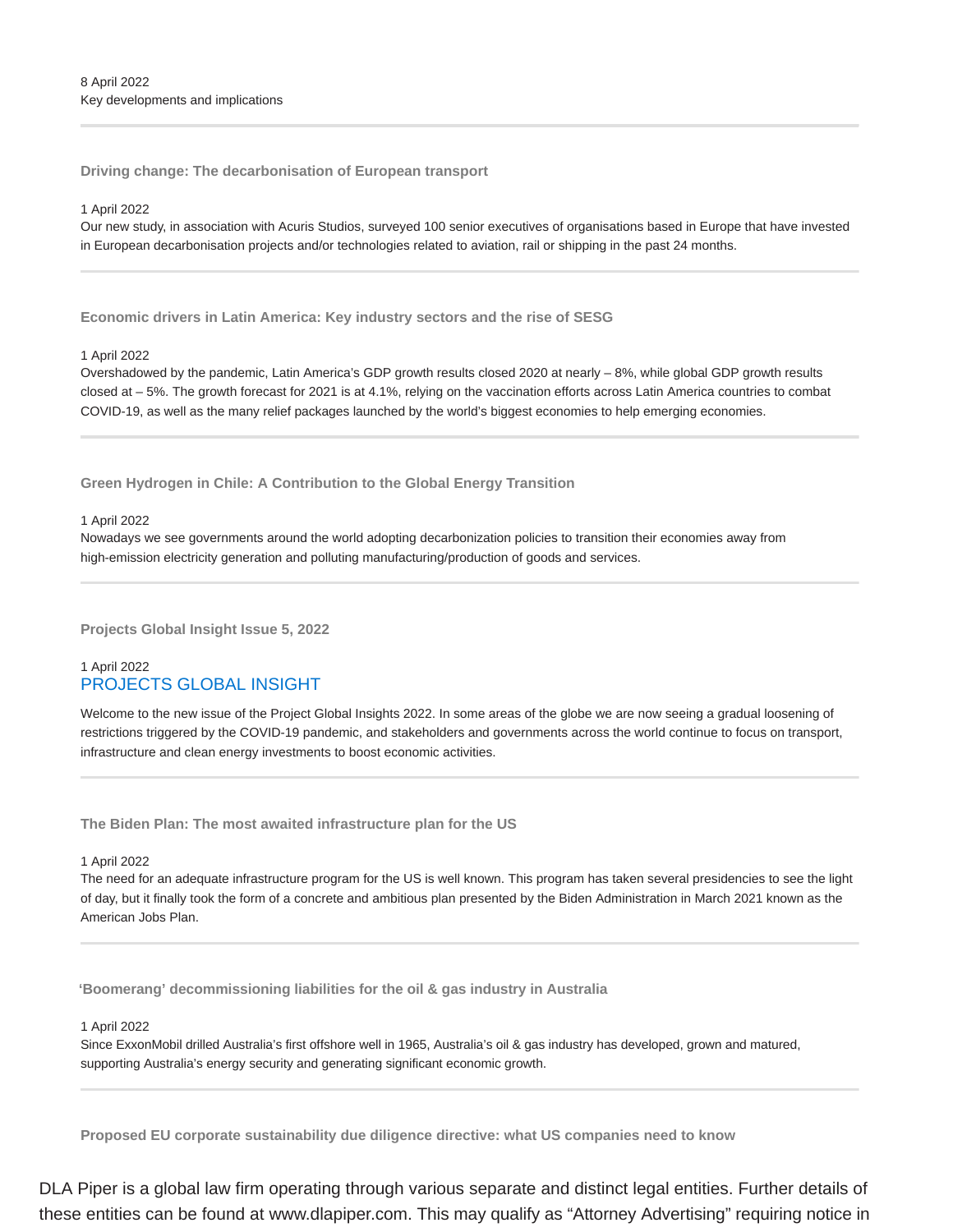31 March 2022 If adopted, the proposed directive could have significant implications not only for EU enterprises but also for US and other non-EU companies conducting business within the EU.

**New wave of US sanctions targets Russian Duma, additional elites, defense entities; BIS extends export controls to more than 100 Russian aircraft**

## 29 March 2022 GLOBAL SANCTIONS ALERT

The latest sanctions affect all members of the Duma, Russian elites, bank executives and board members, and Russian defense firms, and BIS has extended export controls to certain Russian aircraft.

**US sanctions Russian energy sector while allowing various energy-related activities to continue**

## 9 March 2022 GLOBAL SANCTIONS ALERT

Today's actions further restrict commercial activity and increase risks of sanctions violations by well-intentioned companies.

**US continues to escalate sanctions against Russia and Belarus**

## 4 March 2022 GLOBAL SANCTIONS ALERT

White House announces new sanctions while putting in place extensive new export control measures against Russia and Belarus; DOJ announces Task Force KleptoCapture; OFAC closes some loopholes.

**Looking to verify your energy project to generate carbon credits? Understanding two popular verification registries**

18 February 2022 A summary of VERRA and Gold Standard.

**Canada develops GHG offset regulations**

8 February 2022

The System will work in tandem with existing provincial and territorial systems to develop a consistent suite of requirements for transferability and fungibility of GHG offset credits across Canada.

**New developments in the Mexican energy sector generate uncertainty**

17 November 2021 A discussion of relevant measures, criticisms and comments.

**Opportunities in England's eight new freeports**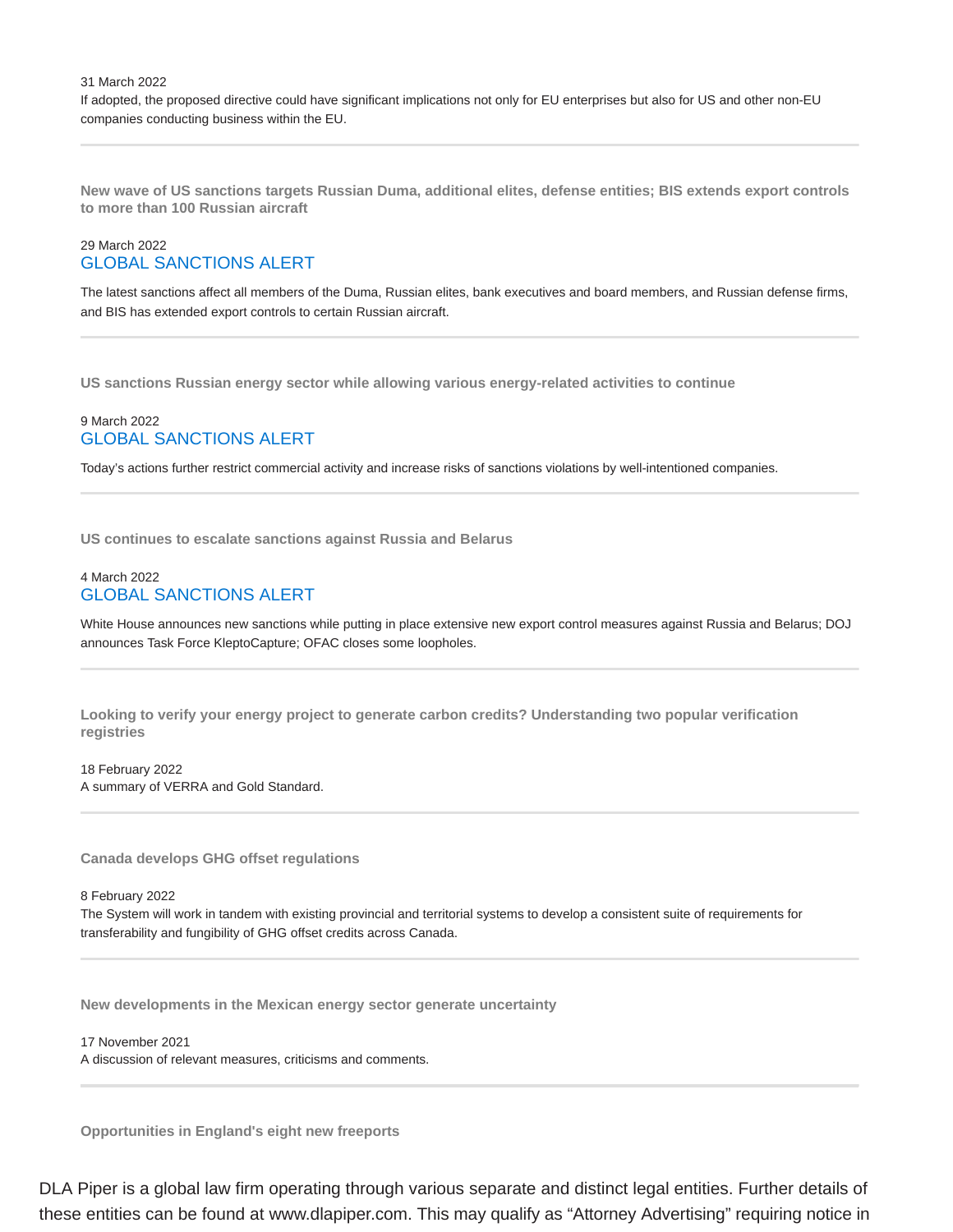15 November 2021

The UK Spring Budget in 2021 illustrated the reality of the UK's economic situation as a result of the restrictions implemented during the COVID-19 pandemic. The Chancellor used the opportunity to outline the Government's plan to build the 'future economy' through an investment-led recovery plan, which included eight new freeports in England.

**National Security and Investment Act 2021:**

1 November 2021

The National Security and Investment Act 2021 (the Act) is due to come into force on 4 January 2022. The Act gives the Secretary of State extensive powers to review transactions where it considers there is or may be a risk to national security.

**Five issues to watch for at COP26 in Glasgow**

12 October 2021 Hopes had already been high for COP26 even before the pandemic paused it. The pent-up potential has only heightened those expectations.

**President of Mexico files constitutional reform bill on electricity**

7 October 2021 The result may include serious consequences for private investors in the energy sector in Mexico.

**Social Responsibility Risk**

23 July 2021

Social responsibility has now become one of the most important considerations for companies across the globe. Companies are under increased pressure to develop sustainable and responsible business models in light of heightened sensitivity and awareness by both clients and consumers of environmental, social and governance (ESG) issues. The same also applies to project finance stakeholders.

**Episode 5: What should we expect from COP26?**

## 6 July 2021 THE CLIMATE TRANSITION PODCAST

In this episode, we're joined by Ambassador P. Michael McKinley as we look ahead to COP26 and the best that businesses can hope for. Will this mark a step change in the energy transition? Are we putting too much faith in politicians to lead on that transition? How much can businesses lead and, if so, how much will COP26 help them?

DLA Piper · What should we expect from COP26?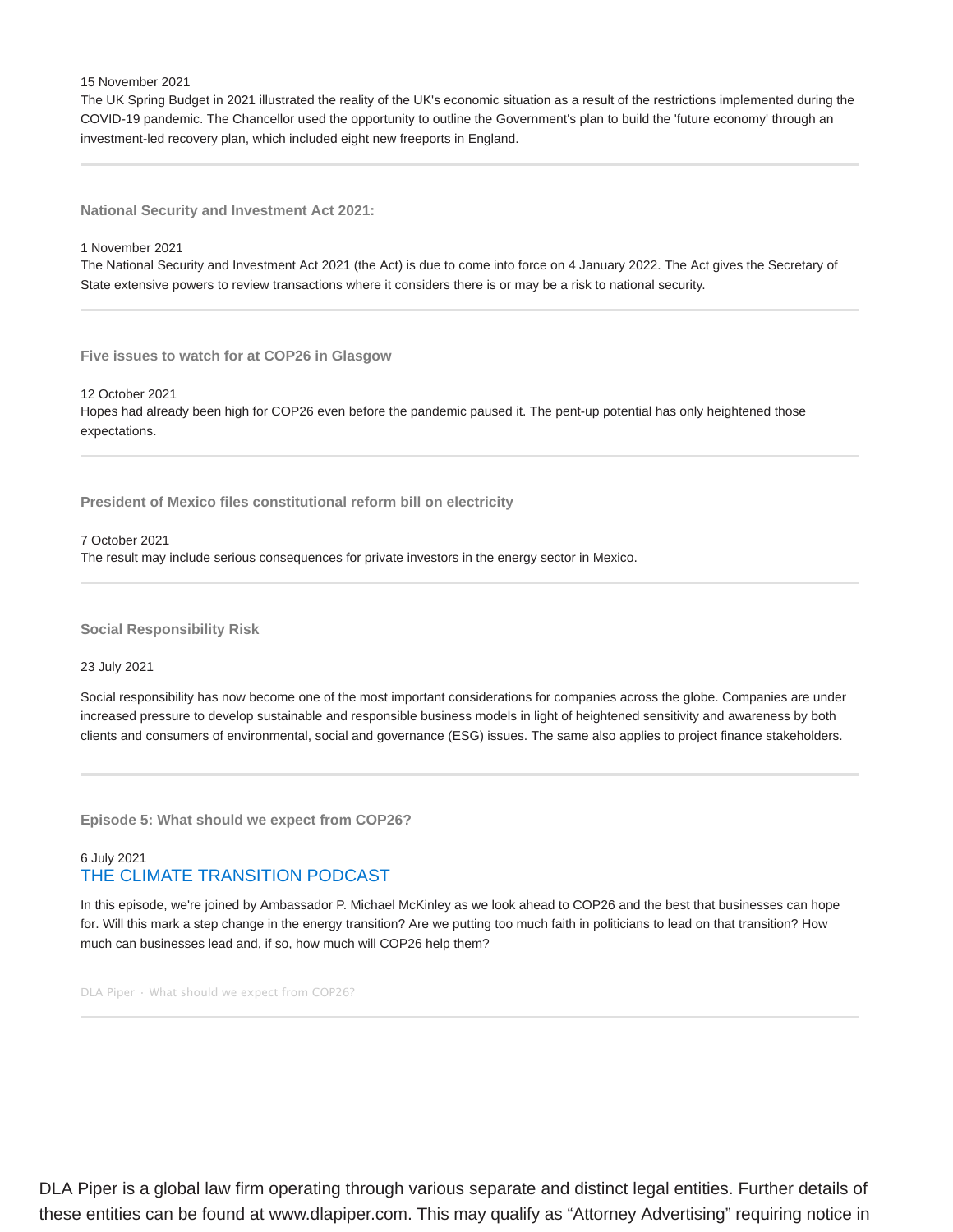**The DLA Piper Project Simulator – one year on**

#### 2 July 2021

Over the past year, we have delivered The DLA Piper Project Simulator to many of our construction, engineering and infrastructure clients, over a virtual platform, and client feedback has been overwhelmingly positive.

**Reforms in the energy legal framework in Mexico and challenge mechanisms**

4 June 2021

The Energy Counter-Reform includes variations which aim to restore the monopoly power of CFE and Pemex.

**The role of external construction counsel**

14 May 2021

A common reaction to hearing that someone is a "construction lawyer" is the assumption that this must be a very narrow and focused role. In this article written for the Construction Law Letter, Howard Krupat shows that often the opposite is true, and that the responsibilities of a construction lawyer are as varied as the range of projects within the construction industry and even the lifecycle of a particular project.

**The Russia sanctions and their impacts on commodities companies: Action steps for companies engaged in transactions with Russian gas and energy companies**

11 May 2021 Implications of key provisions in President Biden's Executive Order.

**US government announces sweeping sanctions against Russia**

## 16 April 2021 GLOBAL SANCTIONS ALERT

The newly imposed sanctions represent a significant escalation and addition to the sanctions architecture put in place by the Obama and Trump Administrations.

**CFTC's new Climate Risk Unit: Another tool in the Biden Administration's "whole of government" campaign against climate change**

23 March 2021

With this move, the US joins governments across the globe in recognizing the vital role derivatives markets will play in developing new solutions to address climate and sustainability challenges.

**Public-private partnerships for infrastructure investment: a global perspective**

#### 18 March 2021

In a new global report, produced in partnership with Global Infrastructure Investor Association (GIIA), DLA Piper assesses the case for PPPs, backed by multijurisdictional analysis from our projects and infrastructure lawyers around the world as well as insight from leading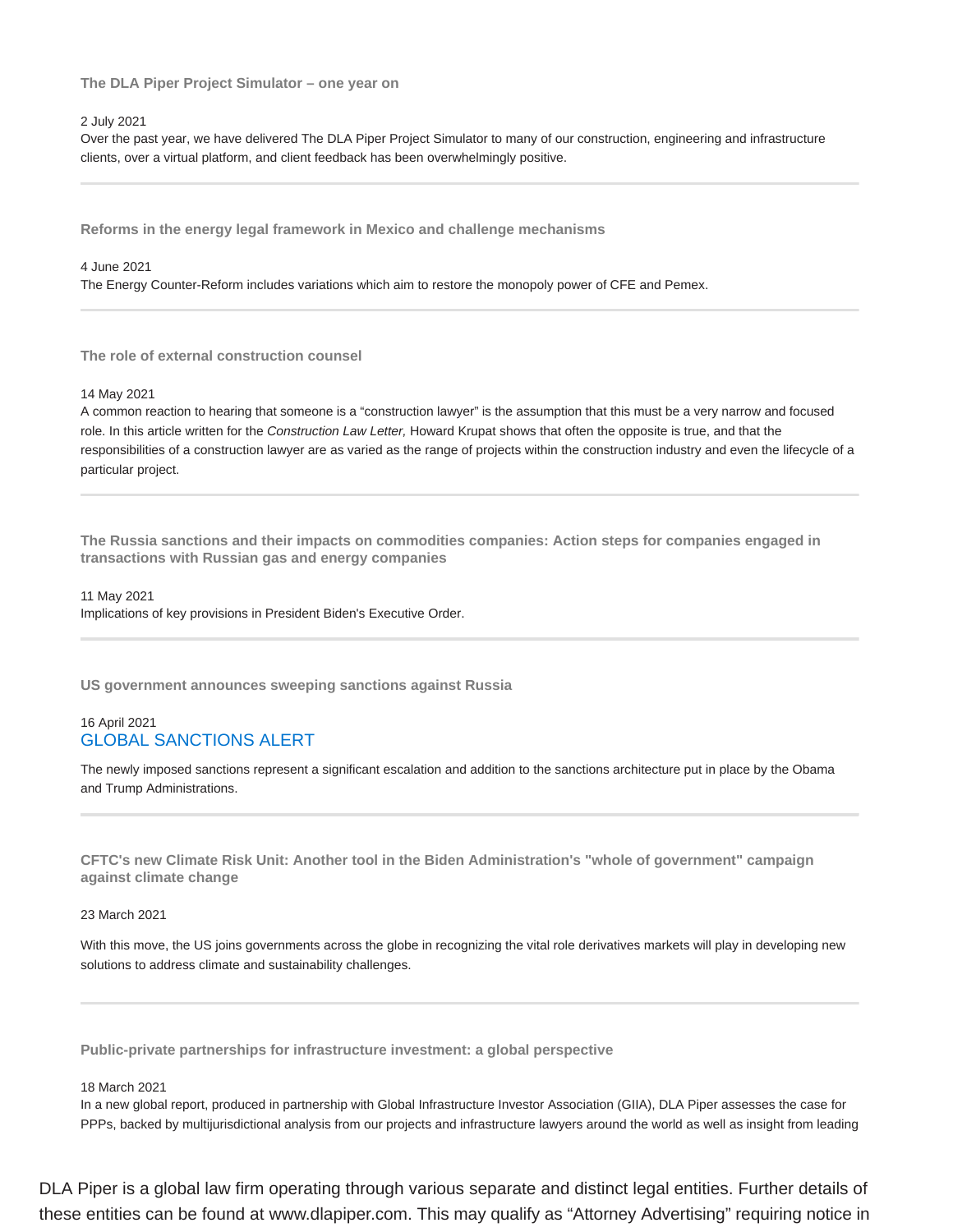**Reform to the Electric Industry Law: a new risk for energy projects in Mexico**

10 March 2021 Foreign investors involved in energy projects in Mexico may wish to consider their rights and potential remedies under applicable investment treaties.

**Imminence does not mean haste**

## 4 March 2020 EU SUSTAINABLE FINANCE

Sustainability and ESG stewardship are at the forefront of investment managers' and investment funds' agendas under the combined pressure of investors and as a result of several important pieces of regulation becoming live. SFDR is one of them. It will become applicable in phases, the first deadline being as early as 10 March 2021.

**The Hydrogen Revolution in EMEA**

4 February 2021

Hydrogen will have a valuable role to play as many of the world's leading economies see investment in green energy as a key component of their sustainable strategies. In this report, we look at developments across EMEA, geographies linked by their existing commitment to hydrogen and the work being done in recognition of its future potential.

**Extension of USD LIBOR – ICE Benchmark Administration Consultation**

12 January 2021

On 30 November 2020, the ICE Benchmark Administration (IBA) which compiles and oversees LIBOR, announced that it will hold a consultation on its intention to extend most US Dollar LIBOR (USD LIBOR) tenors until 30 June 2023.

**Boardroom Brexit: What the deal means for transport**

## 31 December 2020 BOARDROOM BREXIT

There will be continued market access rights for UK and EU road haulage operators, while under the TCA, UK and EU air carriers will continue to enjoy flyover rights and operating rights on routes between the UK and EU. However, UK carriers will not be able to operate cabotage routes in the EU (and vice versa)

**Levelling up the whole of the UK**

7 December 2020

In the foreword to the NIS, the Prime Minster states that "levelling up is my government's core purpose". The intention is to level up communities and nations across the UK through investment in rural areas, towns and cities on a range of projects covering those of major national importance and those which address local priorities.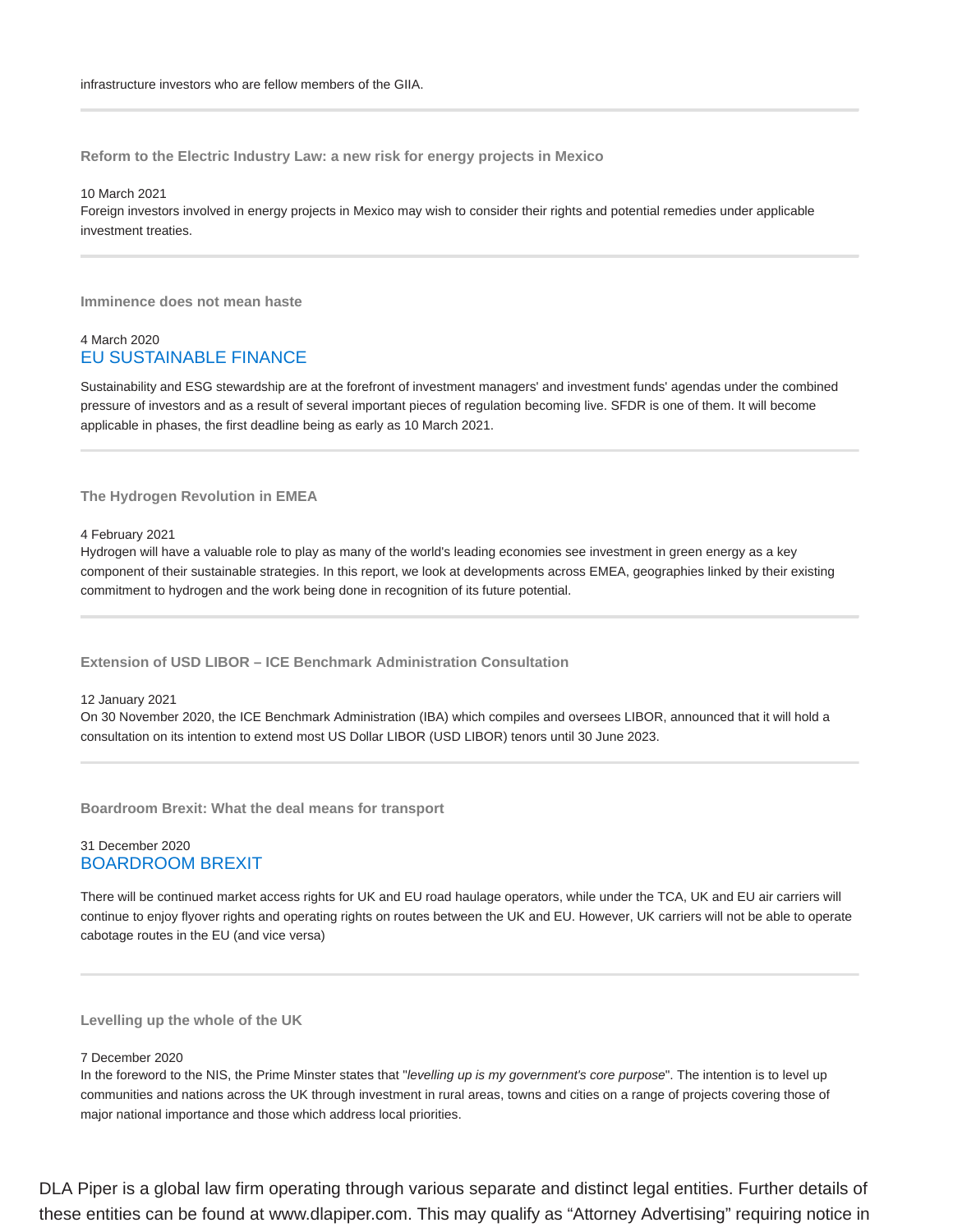#### **Oil and gas operations in Latin America**

#### 3 December 2020

Addressing key operational and commercial challenges that are unique to Latin America.

**Building a full fibre future: European fibre-to-the-premises (FTTP) investment trends 2021**

#### 2 December 2020

Our new study, conducted in partnership with TMT Finance, indicates that the recent rise in FTTP investment is set to continue over the next two years. The insight gathered through this report highlights key factors for the rise and appeal of FTTP to investors, as well as the potential risks they see in this industry.

**5G Contracts: Features and challenges of the new Colombian infrastructure programs**

#### 30 November 2020

Historically, relied on as an anti-cyclic economic boost, infrastructure development has found a renewed role in reactivating the Colombian economy recently affected by the COVID-19 pandemic. The Colombian government's launch of the 5G concession program sets forth an opportunity to reactive the Colombian economy.

**Brazil's new basic sanitation legal framework**

#### 30 November 2020

In July 2020, Brazil's New Sanitation Legal Framework was approved. It aims at the universalization of sanitation and water supply in Brazil by 2033 by attracting investment of USD128 billion. The new regulatory framework is expected to transform the nation's water and sanitation sector, creating a business environment with more competition and legal certainty, and fostering domestic and foreign private investment in the sector.

**Cost plus fee contracts in the era of COVID-19**

#### 30 November 2020

COVID-19 has changed the certainty of many areas in the economic spectrum. For construction contracts it has affected its most important variables: cost and time. In this context, cost plus fee contracts can be used as a way to prevent, mitigate and backstop distressed infrastructure projects, since they permit the parties to undertake projects that involve substantial uncertainties.

**PFI and PPP in the UK – is it time to talk about handback?**

#### 30 November 2020

The most recent standard form contracts and guidance in the UK for PPPs and similar forms of contract recognize the importance of prescribing detailed handback requirements and making provision for lead-in processes to be followed when a project approaches the end of its term.

**Projects Global Insight Issue 4, 2020**

30 November 2020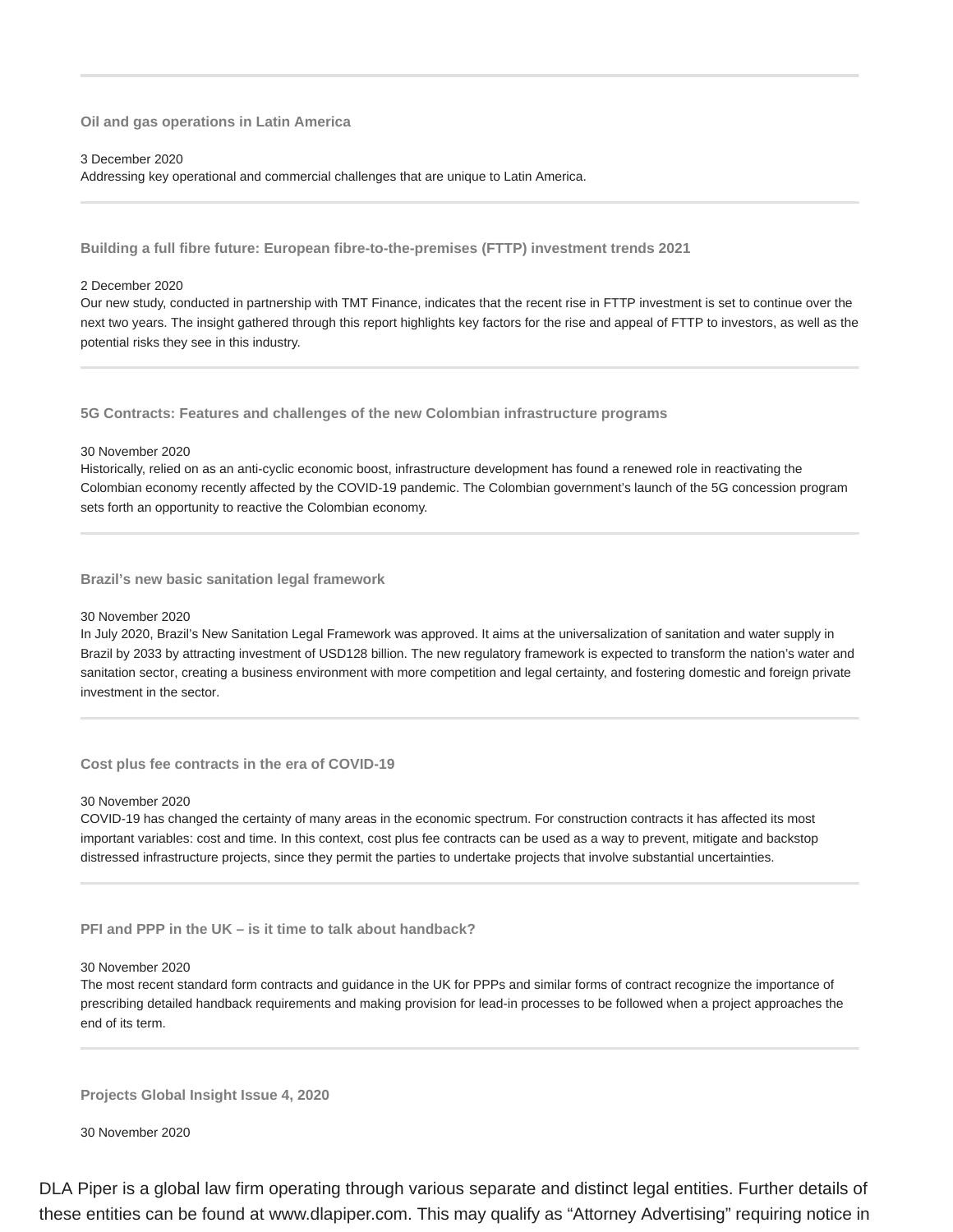## PROJECTS GLOBAL INSIGHT

In what is undoubtedly one of the most testing periods for the infrastructure and construction industry, key stakeholders continue to focus on delivering resilient, adaptable and fit-for-purpose assets and services in extremely challenging conditions.

**Brexit: Choice of Law, Jurisdiction, Enforcement, and Service**

#### 27 November 2020

This article looks at the impact of reaching the end of the Brexit transition period (at 11pm on 31 December 2020) on governing law, jurisdiction, enforcement, and service in contracts between UK entities and EU member state entities.

#### **Corporate PPAs in New Zealand**

#### 27 November 2020

PPAs have become very popular around the world and they are starting to fit in within the New Zealand market. Businesses from various sectors are entering into these agreements, which can be an essential component of their energy strategies. So, what are PPAs exactly, what is their relevance in New Zealand and what advantages do they present to electricity users?

**Assessing ESG factors in the energy sector**

## 27 October 2020 ESG HANDBOOKS AND GUIDES

A reference tool for energy companies as they discuss and refine their ESG programs.

#### **DLA Piper Collaborative Contracting and Procurement Paper 2020**

#### 22 October 2020

The construction industry has suffered for ages from contracts and procurement processes that crudely allocate various risks resulting in misaligned incentives and consequent disputation.

It was from a desire to overcome this misalignment of interests that 'collaborative contracting' was born.

Read more in our paper.

**Germany's New Foreign Direct Investments (FDI) Act took effect on 11 October 2020**

#### 19 October 2020

In addition to the intended amendments to the Foreign Trade and Payments Act Germany's Federal Government on 20 May 2020 has decided on a bill that broadens the scope and the scrutiny with regard to foreign investments.

**The energy transition and renewable energy in Chile: Top points for foreign investors**

#### 8 October 2020

Chile has been actively addressing the energy transition for more than a decade, building a legal foundation that is attracting investment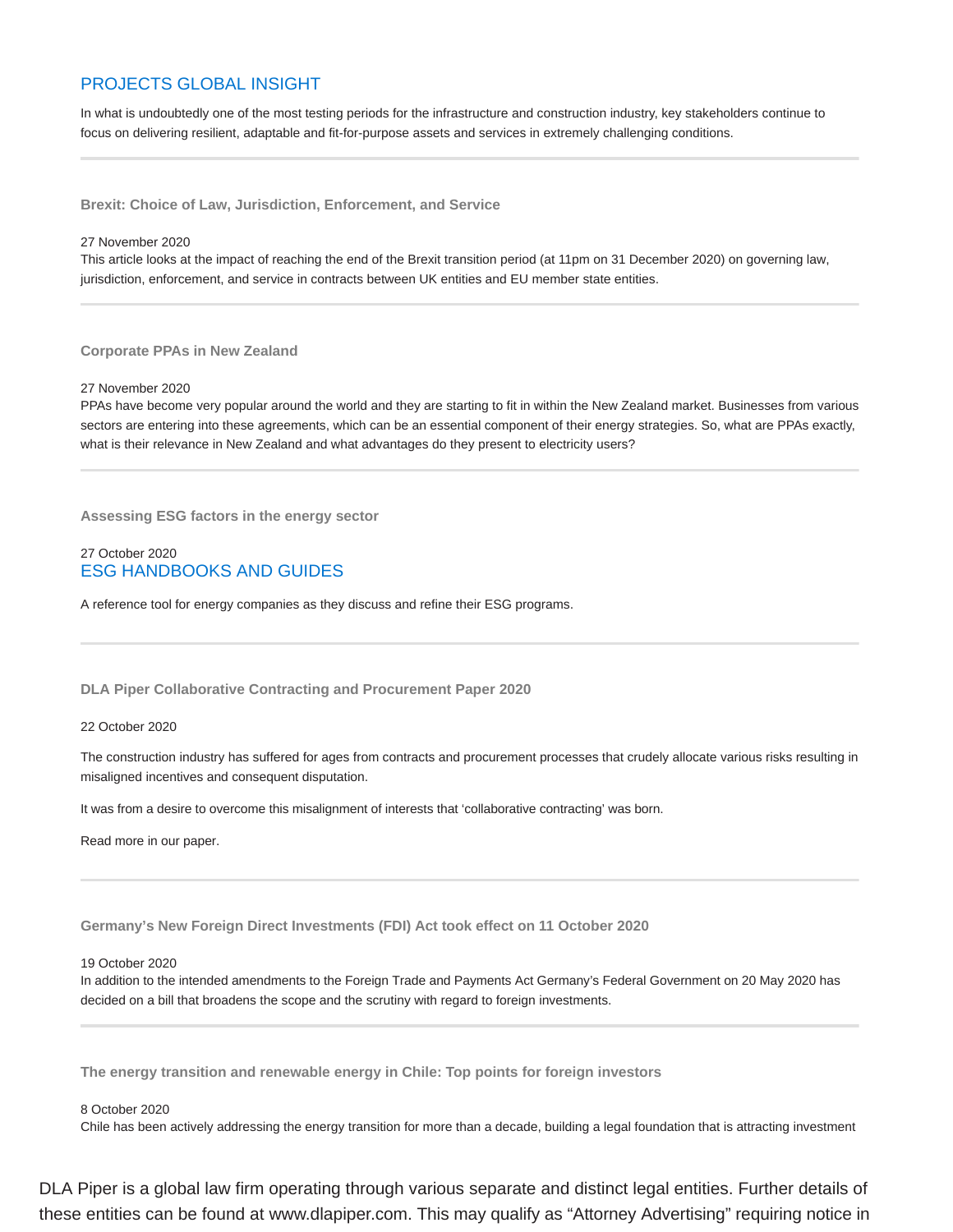in renewable energy projects.

**Three ESG steps to keep your project bankable in 2021**

#### 17 September 2020

Version four of the Equator principles will take effect on 1 October 2020, and it introduces three new requirements to the international environmental and social baseline for project finance.

**Tax incentives in Puerto Rico: a quick introduction**

#### 13 JUN 2017

Puerto Rico offers a spectrum of economic incentives aiming to promote many key industries. This handbook offers a quick look at ten of the most significant of these incentives.

## **Electrify Africa Act is now law**

#### 2 MARCH 2016

The law demonstrates broad bipartisan support for a comprehensive US policy aiming to facilitate private financing and PPP structures as tools to develop power projects in sub-Saharan Africa, which should provide opportunities for investors, sponsors and lenders to advance their projects.

**Slavery in the supply chain: new corporate reporting obligations for companies**

## 9 DEC 2015 HEALTH, SAFETY AND ENVIRONMENTAL MATTERS SERIES

The UK's Modern Slavery Act 2015 is in force, imposing on companies new reporting requirements and new enforcement powers, including the creation of an Independent Anti-Slavery Commissioner.

**Historic reform in Mexico clears the way for foreign investment in energy sector: 5 key aspects**

## 19 DEC 2013 A clear roadmap for the regulation of hydrocarbons

**The EU looks at fracking: regulations taking shape**

#### 21 NOV 2013

**US commits \$7B to ambitious Power Africa initiative**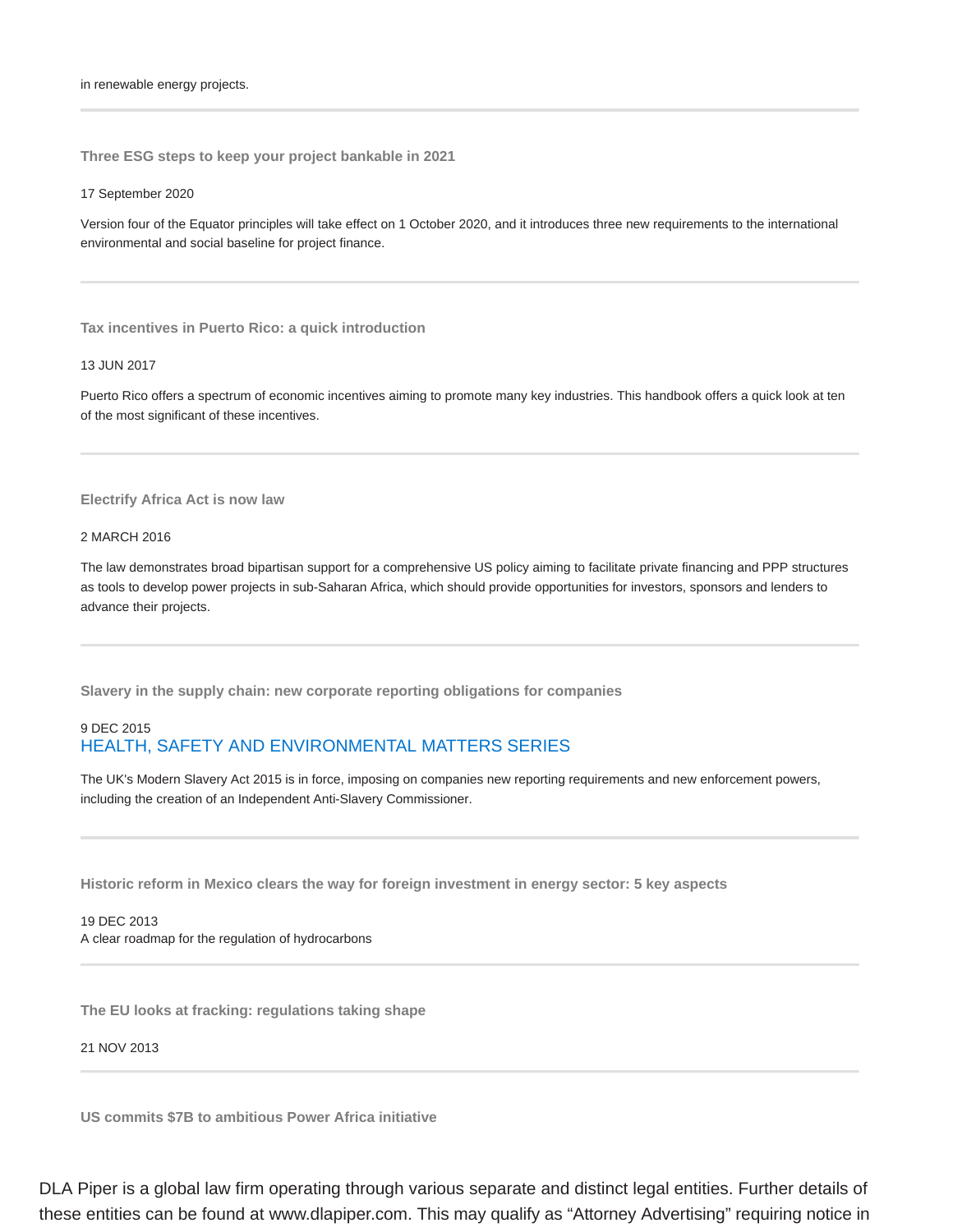**New York Assembly passes two-year fracking moratorium, while Illinois moves forward**

11 MAR 2013

## **Eventos**

## **Anteriores**

**Accessing global capital markets**

31 March 2022 Webinar

**International Women's Day**

10 March 2022 Webinar

**Embracing Digital Evolution**

15 September 2021 Webinar

**IPEM 2021**

8-9 September 2021 IPEM 2022 Paris

**Public-private partnerships for infrastructure investment: a global perspective**

28 April 2021 Webinar

**The societal, medical and economic consequences of the global pandemic and the lessons we can learn**

22 March 2021 Webinar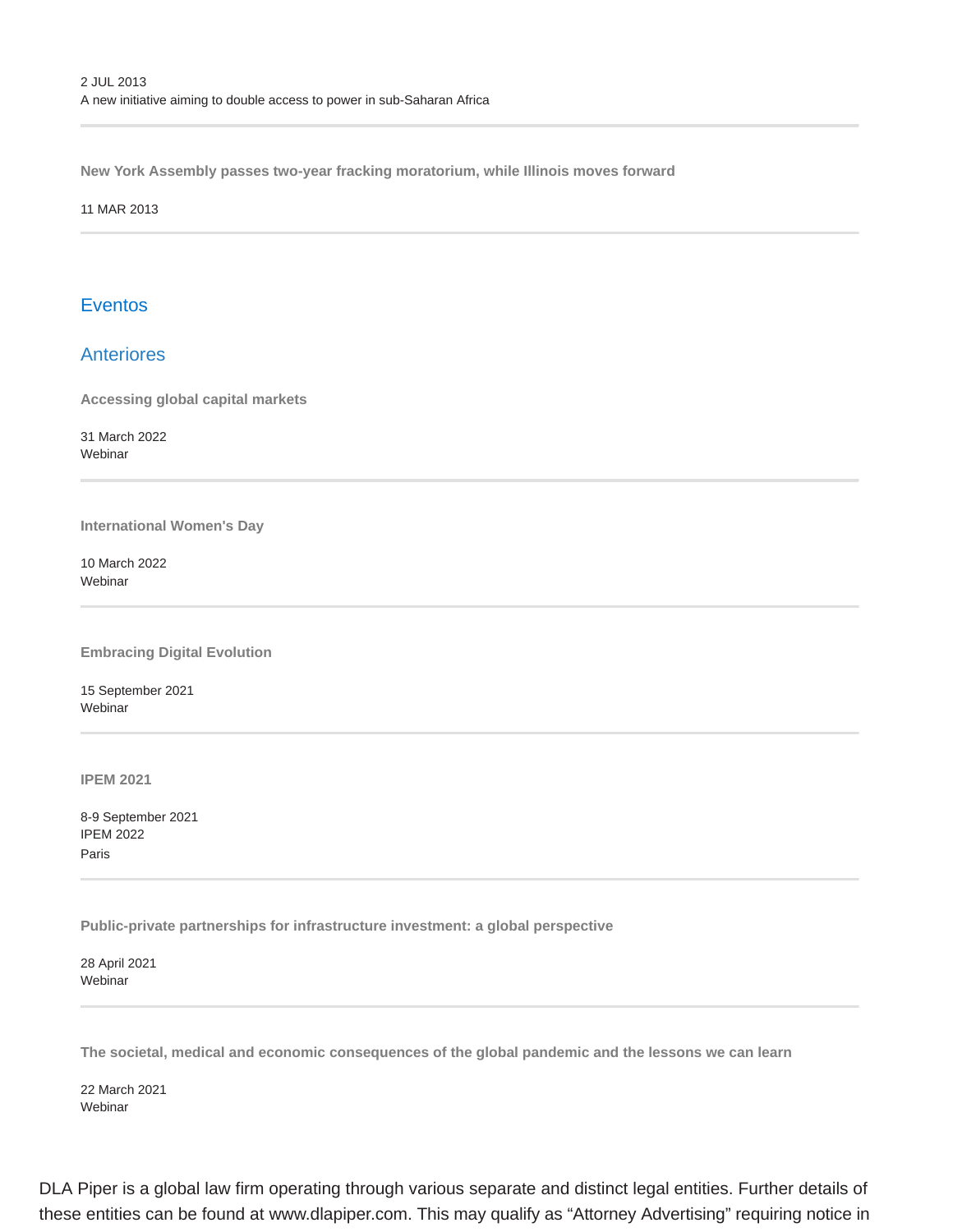**Outline Planning Law Update**

11 February 2021 Webinar

## NOTÍCIAS

**Best Lawyers / Handelsblatt recommends a total of 90 lawyers from DLA Piper in Germany**

24 June 2022

This year, the U.S. publisher Best Lawyers has once again recognized numerous DLA Piper lawyers in Germany in various areas of law.

**International Financial Law Review recognizes DLA Piper for advising on award-winning deals in the Americas**

#### 24 May 2022

DLA Piper has been recognized by the International Financial Law Review (IFLR) for being part of the advisory team for the "Deals of the Year" in the "Debt and Equity-linked" and "High Yield" categories. IFLRs Americas Awards 2022 recognizes the region's most innovative deals and the lawyers behind them.

**DLA Piper wins big at the Partnerships Awards 2022**

24 May 2022 DLA Piper won four awards at the Partnership Awards 2022, held in London on Thursday, 19 May.

**DLA Piper advises BASF on financing for its stake in offshore wind farm Hollandse Kust Zuid**

28 April 2022

DLA Piper has advised BASF on the financing of the construction of offshore wind farm Hollandse Kust Zuid (HKZ), which will be provided by a club of international lenders.

**DLA Piper advises BASF on partnership with Vattenfall in offshore wind farm sector**

#### 26 April 2022

DLA Piper has advised BASF on a partnership with Vattenfall in respect of an offshore wind farm project. BASF and Vattenfall will jointly participate in the tender process for the Hollandse Kust West (HKW) offshore wind farm.

**DLA Piper tops inspiratia 2021 renewable energy rankings**

29 March 2022

DLA Piper has been ranked as the number one law firm for advising on completed renewable energy deals in 2021. The ranking is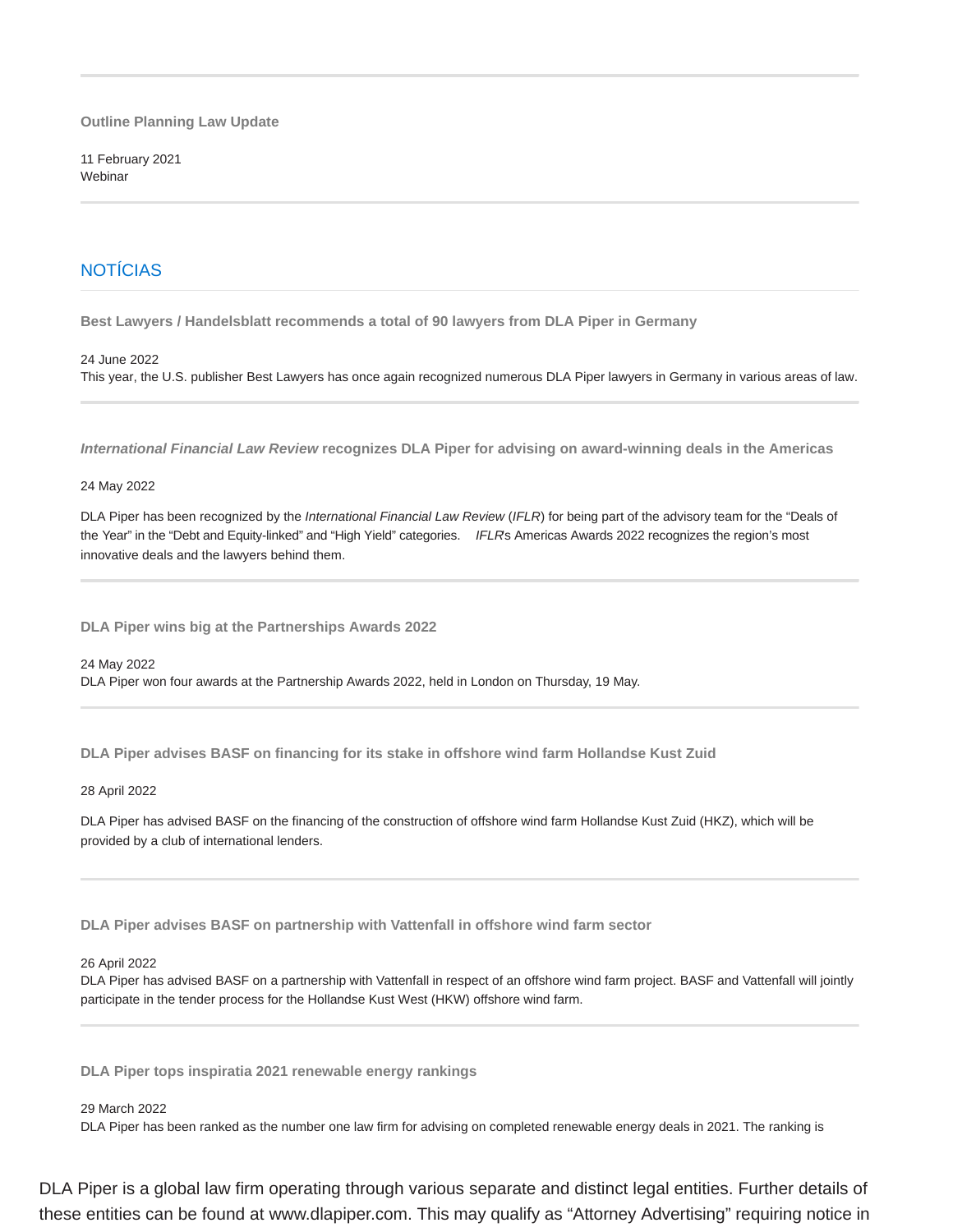**DLA Piper has acted as legal adviser to UK Infrastructure Bank on its first private-sector transaction which relates to the financing of a portfolio of subsidy-free solar projects**

#### 2 December 2021

The UK Infrastructure Bank (UKIB) has made its first private-sector transaction, providing financing to the initial seed assets of NextEnergy Capital's (NEC) GBP500m subsidy free solar fund – comprising two major subsidy-free solar farms in the UK.

**DLA Piper advises lenders on two solar energy projects in Ireland under RESS 1**

21 July 2021

DLA Piper has advised Coöperative Rabobank U.A., Landesbank Baden-Württemberg and Norddeutsche Landesbank Girozentrale as the lenders to Highfield Solar Limited in the financing of two separate solar energy projects in Ireland with a total capacity of 282 MWp.

**DLA Piper advises lender on financing of wind farm portfolio in Finland**

#### 10 June 2021

DLA Piper has advised Kommunalkredit Austria AG as lender to Renewable Power Capital (RPC) in the financing of a portfolio of three on-shore wind farms with a total capacity of 154 MW in Finland, known as Merkkikallio, Puutikankangas and Rustari.

**DLA Piper partners with Datamaran to integrate ESG due diligence**

#### 13 April 2021

DLA Piper has partnered with ESG risk management and data platform, Datamaran, to integrate Environment, Social and Governance (ESG) due diligence into legal due diligence.

**DLA Piper advises lenders on the refinancing of the Warnow Tunnel in Germany**

26 February 2021

DLA Piper has advised the lenders on the EUR115 million refinancing of the Warnow Tunnel in Rostock (Germany), also known as the Warnow River Crossing (Warnowquerung).

**DLA Piper appoints new International Head for Finance, Projects & Restructuring practice**

#### 25 February 2021

DLA Piper today announces the appointment of David Trott as a partner, and International Group Head of the firm's Finance, Projects and Restructuring group.

**Planned hydrogen projects outnumber current projects across Europe as demand for clean energy increases**

#### 9 February 2021

The number of planned or announced hydrogen projects across Europe is almost double that of current operational projects as demand